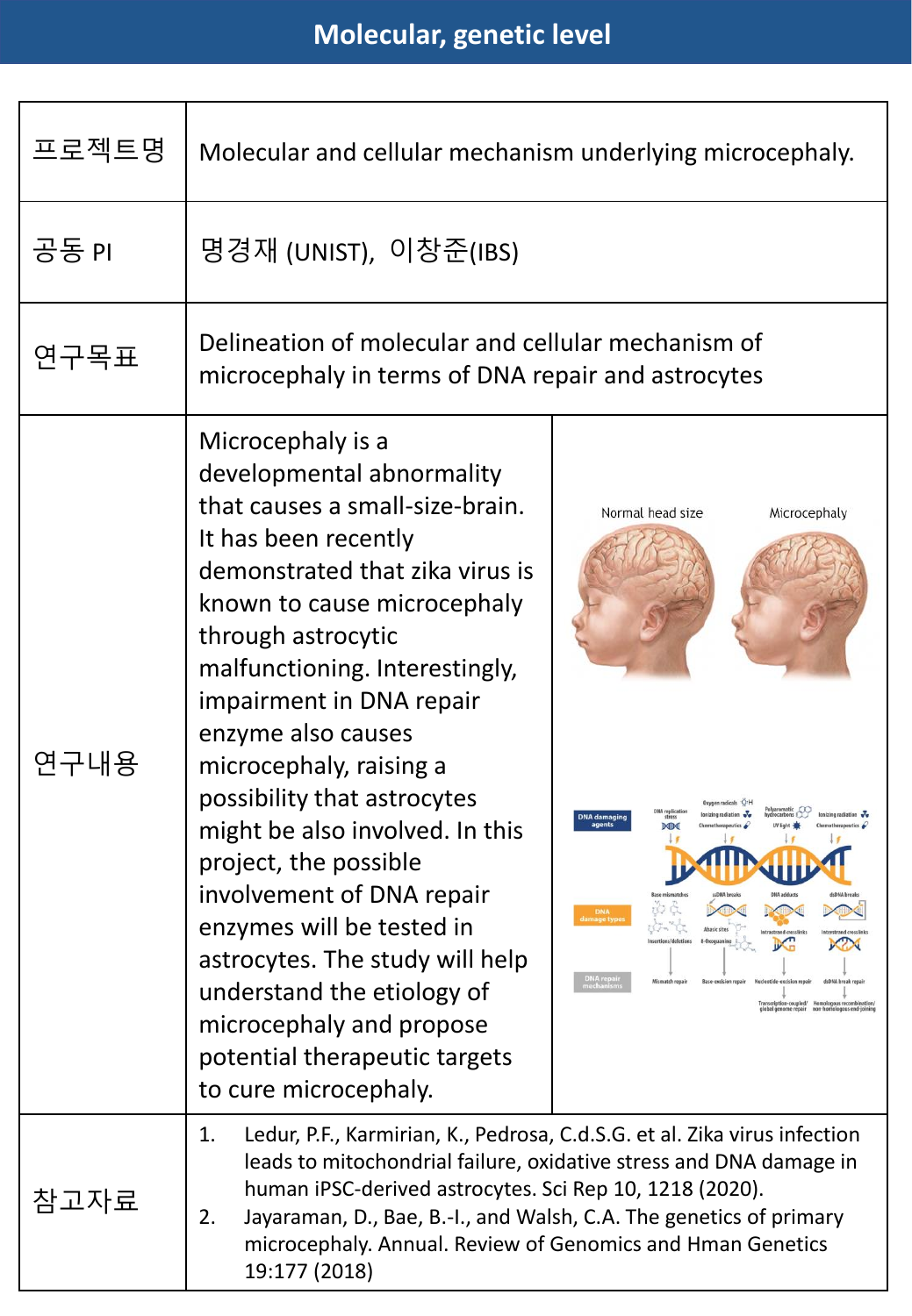# **Molecular, genetic level**

| 프로젝트명 | 발생 과정에서의 Atad5 유전자의 뇌 생성의 이해                                                                                                                                                                                                                                                                                                                                                                                                                                                                                     |  |
|-------|------------------------------------------------------------------------------------------------------------------------------------------------------------------------------------------------------------------------------------------------------------------------------------------------------------------------------------------------------------------------------------------------------------------------------------------------------------------------------------------------------------------|--|
| 공동 PI | 명경재 (UNIST), 이창준(IBS)                                                                                                                                                                                                                                                                                                                                                                                                                                                                                            |  |
| 연구목표  | <i>Atad5</i> conditional knockout mice와 stem cell을 이용하여 발<br>달 과정에서 Atad5 유전자의 뇌 형성 작용을 체계적으로<br>연구.                                                                                                                                                                                                                                                                                                                                                                                                             |  |
| 연구내용  | Atad5는 DNA 복제와 손상복<br>구에 필요한 유전자임.<br>Atad5의 Knockout은 mice에<br>서 E8.5에 embryonic lethal함<br>(그림 1).<br>그림 1. atad5 knockout<br>Atad5 <sup>o</sup> knockout zebrafish<br>mice는 embryonic lethal<br>가 뇌 발달과정의 문제가 생<br>하<br>WT<br>atad5a-<br>기는 것을 관찰함 (그림 2).<br>5 dpf<br>Atad5 conditional knockout<br>mice를 이용하여 brain에서<br>만 Atad5 <i>를 없애서 뇌발달에</i><br>Atad5 유전자의 기능을 연구.<br>그림 2. atad5 knockout<br>Atad5 null embryonic stem<br>에 의한 zebrafish의 뇌크<br>cell을 이용하여 뇌 분화 과<br>기 감소<br>정에서의 Atad5의 기능을 관<br>찰. |  |
| 참고자료  | Park S, Kang N, Wie M, Lee D, Lee EA, Hwang S, Ra JS, Park IB, Kim N<br>1.<br>, Park JH, Lee KY, and Myung K. (2019) ATAD5 promotes replication r<br>estart by regulating RAD51 and PCNA in response to replication stre<br>ss. Nature Communication 10:5718.<br>Kang MS, Ryu EJ, Lee SW, Park J, Ha NY, Ra JS, Kim YJ, Abdel-Rahman<br>2.<br>M, Kim H, Kang S, Myung K (2019) Regulation of PCNA cycling on re<br>plicating DNA by RFC and RFC-like complexes. Nature Communicati<br>on 10:2420                 |  |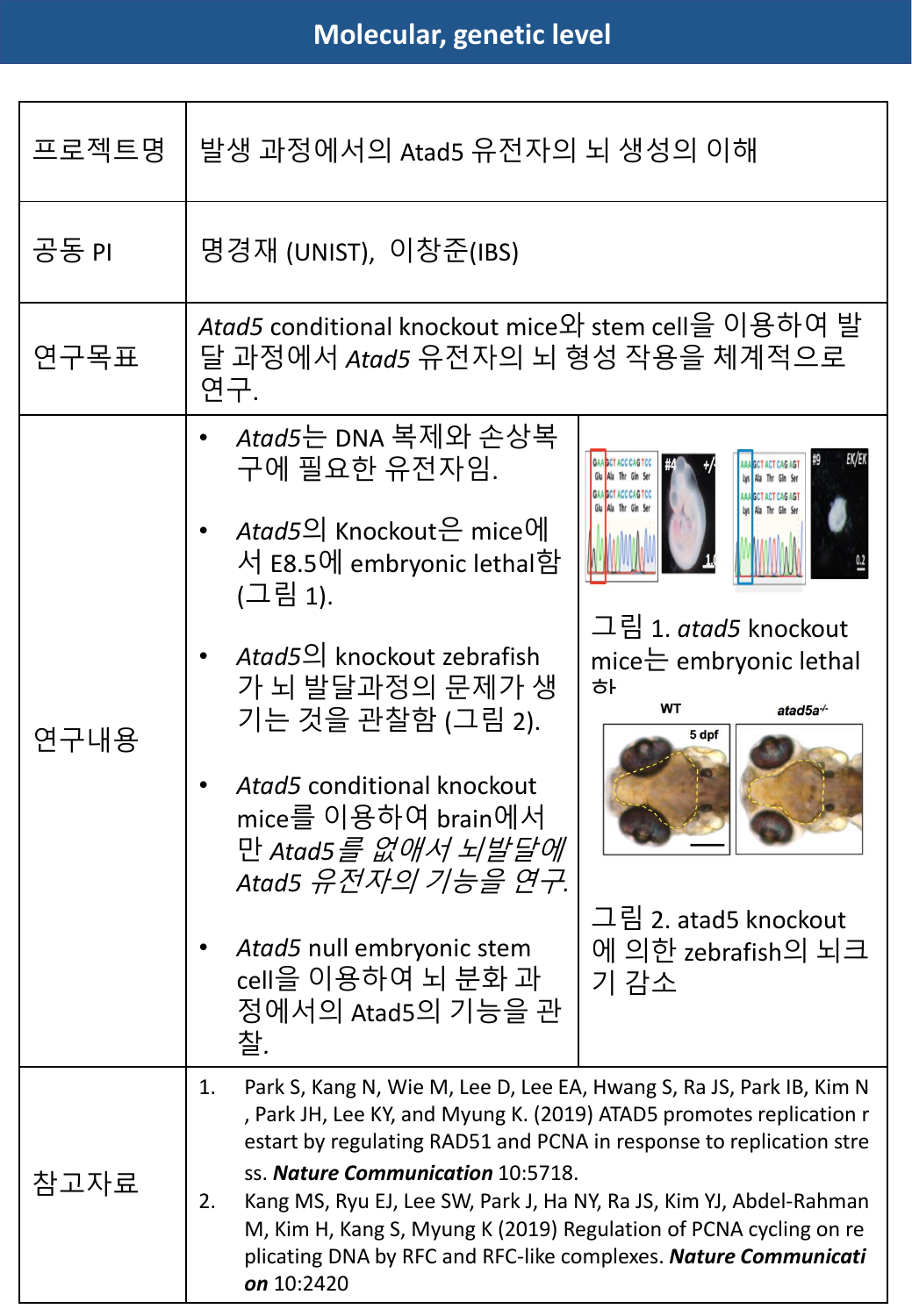| 프로젝트명 | Study of astrocytic exosomes as an early diagnostic marker<br>for neurodegenerative diseases                                                                                                                                                                                                                                                  |  |
|-------|-----------------------------------------------------------------------------------------------------------------------------------------------------------------------------------------------------------------------------------------------------------------------------------------------------------------------------------------------|--|
| 공동 PI | 조윤경(UNIST), 이창준(IBS)                                                                                                                                                                                                                                                                                                                          |  |
| 연구목표  | To develop the method of isolating, identifying, and utilizing<br>severe reactive astrocyte-derived exosomes for an early<br>diagnostic marker for neurodegenerative diseases such as<br>Alzheimer's disease (AD), Parkinson's disease (PD) and<br>Huntington's disease (HD).                                                                 |  |
| 연구내용  | Develop new ways of<br>enriching and isolating<br>severe reactive<br>astrocyte-derived<br>exosomes from saliva,<br>urine, cerebrospinal<br>fluid and blood.<br>Isolate and<br>characterize astrocyte-<br><b>Plasmonic Coupling</b><br>specific markers in<br>isolated exosomes.<br>Cancer<br>Exosome<br>Develop ultrasensitive<br>Interaction |  |
|       | method of detecting<br>astrocyte-derived<br>exosomes from AD, PD,<br>Platelet Membrane-cloaked Surface<br>and HD patient<br>samples.                                                                                                                                                                                                          |  |
| 참고자료  | Kumar et al., "Human Platelet Membrane Functionalized Microchips<br>1.<br>with Plasmonic Codes for Cancer Detection", Adv. Funct. Mater.<br>1902669 (2019)<br>Chun et al., Severe reactive astrocytes precipitate pathological<br>2.<br>hallmarks of Alzheimer's disease via H2O2- production, Nature<br>Neuroscience (2020)                  |  |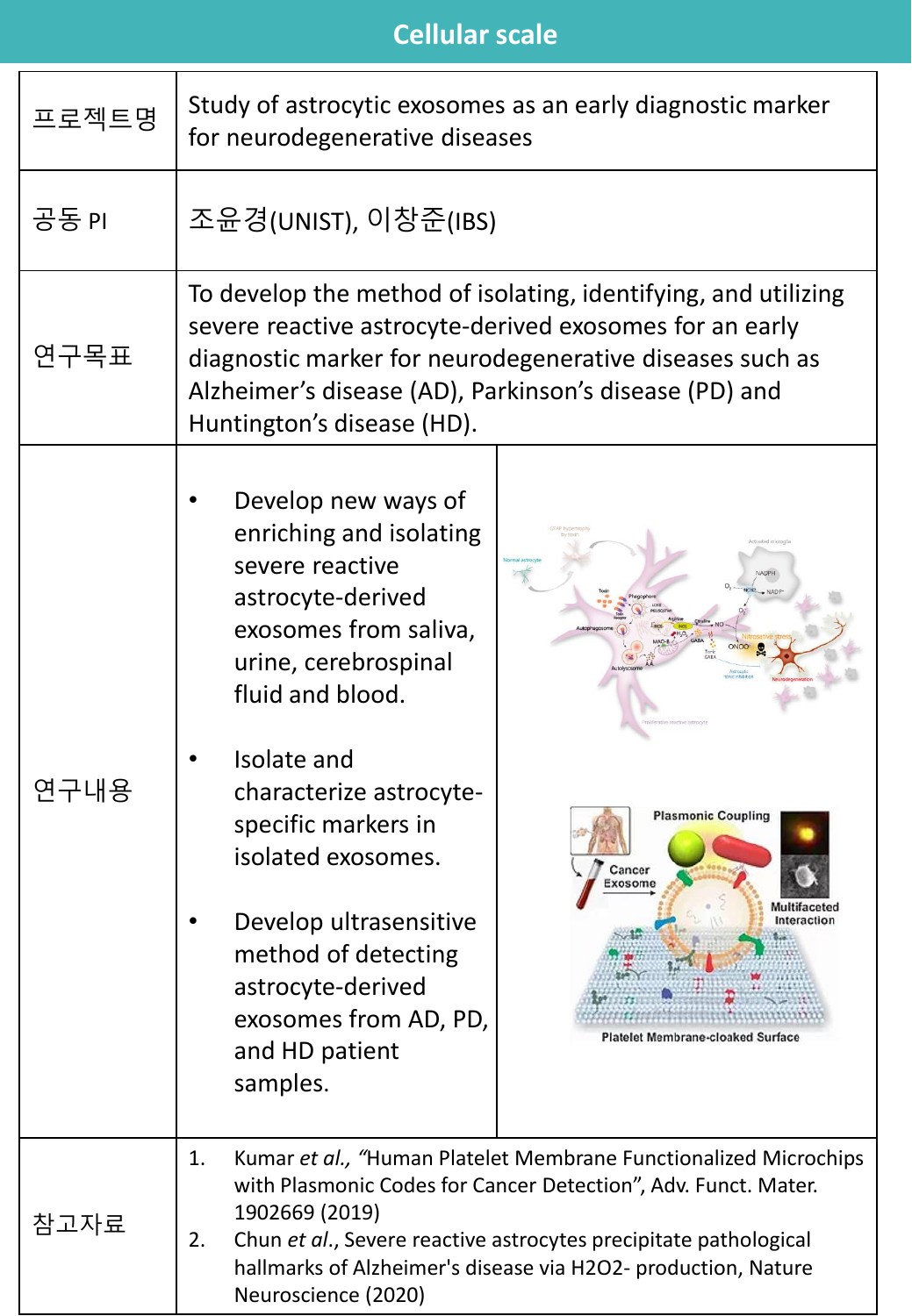| 프로젝트명 | Blood-Brain-Barrier의 구조 및 기능 조절                                                                                                                                                                                                                                                                                         |
|-------|-------------------------------------------------------------------------------------------------------------------------------------------------------------------------------------------------------------------------------------------------------------------------------------------------------------------------|
| 공동 PI | 박태은(UNIST), 이상규(IBS)                                                                                                                                                                                                                                                                                                    |
| 연구목표  | Blood-Brain-Barrier의 구조 및 기능을 시공간적으로 조절할<br>수 있는 광유전학 기술 개발                                                                                                                                                                                                                                                             |
| 연구내용  | Organ-on-a-chip 및 Organoid기<br>술을 활용한 BBB모델 확립 및<br>BBB구성 특정 세포에서의 유전<br>자 발현 방법 개발.<br>BBB 구성 세포의 구조 및 특정<br>기능을 빛으로 조절할 수 있는<br>분자광유전학 기술 개발.<br>BBB 모델의 기능변화를 실시간<br>으로 측정할 수 있는 형광 이미<br>징 기법 확립.<br>BBB 기능의 광유전학 조절을 위<br>한 광조사 시스템 확립.<br>광유전학 BBB조절 기술의 생쥐<br>모델 적용을 통해 뇌 혈관 관련<br>질병 모델 및 약물전달 효능 개<br>선 방법 개발. |
| 참고자료  | Hypoxia-enhanced Blood-Brain Barrier Chip recapitulates human<br>1.<br>barrier function and shuttling of drugs and antibodies, Nature<br>Communications (2019)                                                                                                                                                          |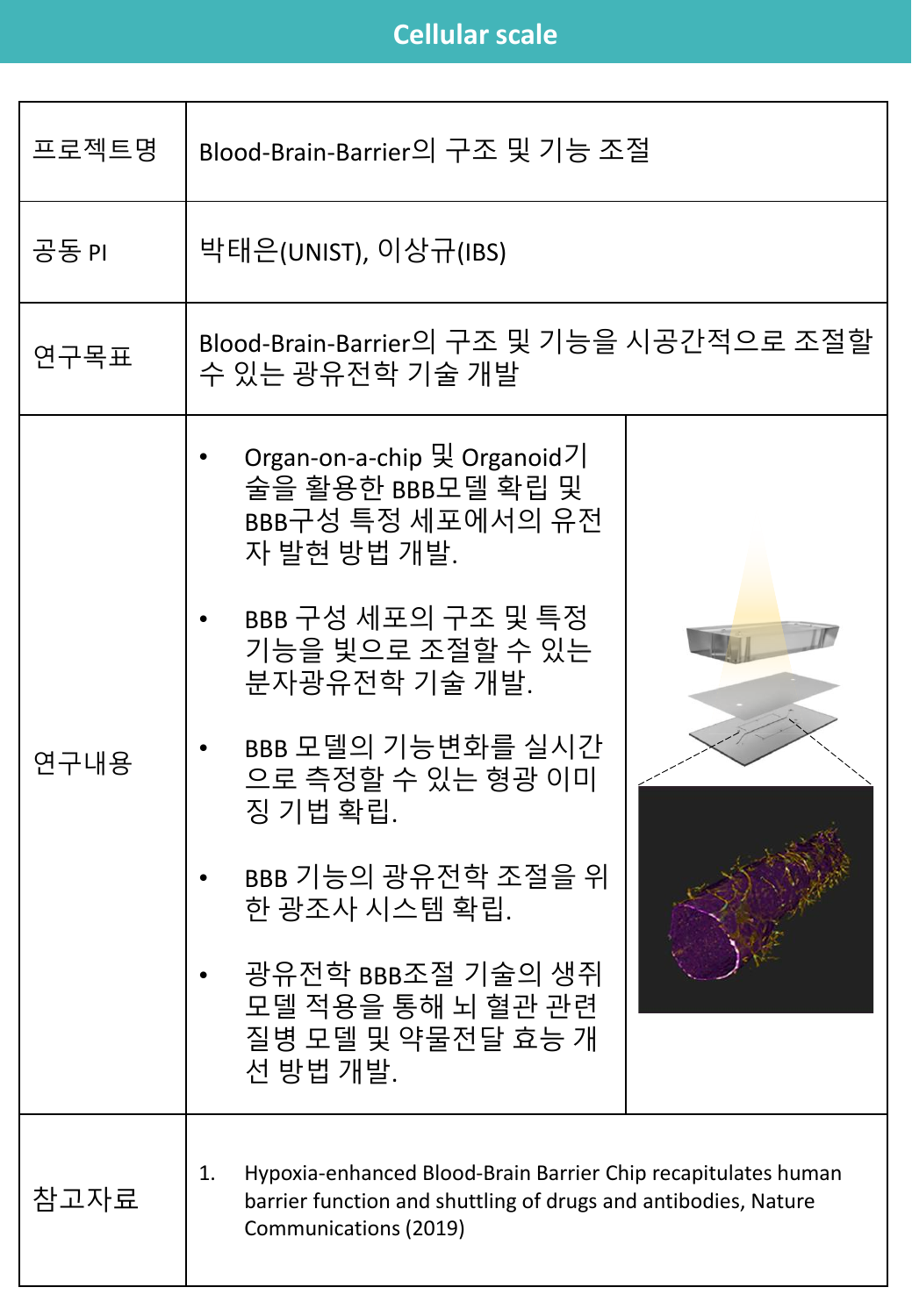| 프로젝트명 | Study of astrocytic volume plasticity and its role in Blood-<br>Brain-Barrier function using organ-on-a-chip technology                                                                                                                                                                                                                                                                                                 |  |
|-------|-------------------------------------------------------------------------------------------------------------------------------------------------------------------------------------------------------------------------------------------------------------------------------------------------------------------------------------------------------------------------------------------------------------------------|--|
| 공동 PI | 박태은(UNIST), 이창준(IBS)                                                                                                                                                                                                                                                                                                                                                                                                    |  |
| 연구목표  | Determining the molecular and cellular mechanisms of<br>aquaporin-4-dependent astrocytic volume plasticity and its<br>role in Blood-Brain-Barrier using the latest technology<br>employing BBB organ-on-a-chip.                                                                                                                                                                                                         |  |
| 연구내용  | Organ-on-a-chip을 이<br>용한 astrocyte의<br>aquaporin 매개 부피<br>조절 현상 모델링 및<br>ZO-1<br>BBB의 기능조절에 미<br>치는 영향 연구.<br>Glut-<br>Astrocytes의 부피조절<br>이 tight-junction에 미<br>치는 영향 연구.<br>Volume<br>Increase<br>Astrocytic의 부피조절<br>시 분비되는 신호전달<br>물질 발굴 및 분비 기<br>synaps<br>Astrocyt<br>전 연구.<br>Post<br>synaps                                                                                                                   |  |
| 참고자료  | 1. Park TE et al., Hypoxia-enhanced Blood-Brain Barrier Chip<br>recapitulates human barrier function and shuttling of drugs and<br>antibodies, Nature Communications (2019)<br>2. Woo J, et al., Astrocytic water channel aquaporin-4 modulates brain<br>plasticity in both mice and humans: a potential gliogenetic<br>mechanism underlying language-associated learning. Mol Psychiatry.<br>2018 Apr;23(4):1021-1030. |  |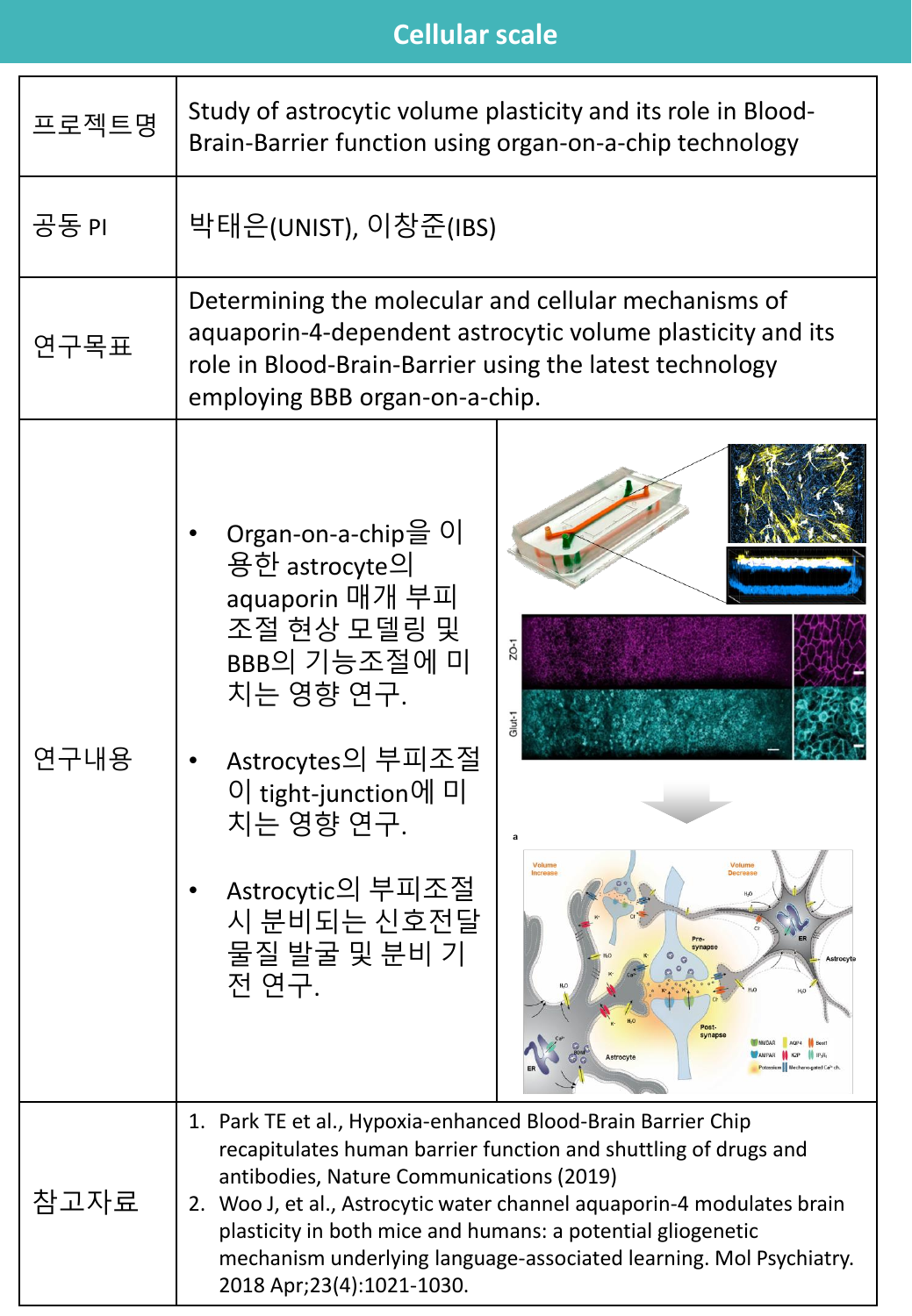| 프로젝트명 | Study of astrocytic modulation of blood-brain-barrier<br>using organ-on-a-chip technology                                                                                                                                                                                                                                                        |  |
|-------|--------------------------------------------------------------------------------------------------------------------------------------------------------------------------------------------------------------------------------------------------------------------------------------------------------------------------------------------------|--|
| 공동 PI | 박태은(UNIST), 이창준(IBS)                                                                                                                                                                                                                                                                                                                             |  |
| 연구목표  | Determining the molecular and cellular mechanism of<br>astrocytic modulation of blood-brain-barrier (BBB) using the<br>latest technology employing BBB organ-on-a-chip.                                                                                                                                                                          |  |
| 연구내용  | 알츠하이머(AD) 환자<br>유래 줄기세포 기반<br>AD BBB-on-a-chip 모<br>델 구축을 통한 다양<br><b>BBB</b> chi<br>한 유전적 배경의 AD<br>환자들의 BBB 미세환<br>경 재구현 및 뇌혈관<br>제어 연구.<br>BBB-on-a-chip을 이용<br>한 정상 및 질병환경<br>에서의 reactive<br>astrocyte 모델링 및<br>BBB 기능에 미치는<br>영향 연구.                                                                                                       |  |
| 참고자료  | Park TE et al., Hypoxia-enhanced Blood-Brain Barrier Chip<br>1.<br>recapitulates human barrier function and shuttling of drugs and<br>antibodies, Nature Communications (2019)<br>Chun et al., Severe reactive astrocytes precipitate pathological<br>2.<br>hallmarks of Alzheimer's disease via H2O2- production, Nature<br>Neuroscience (2020) |  |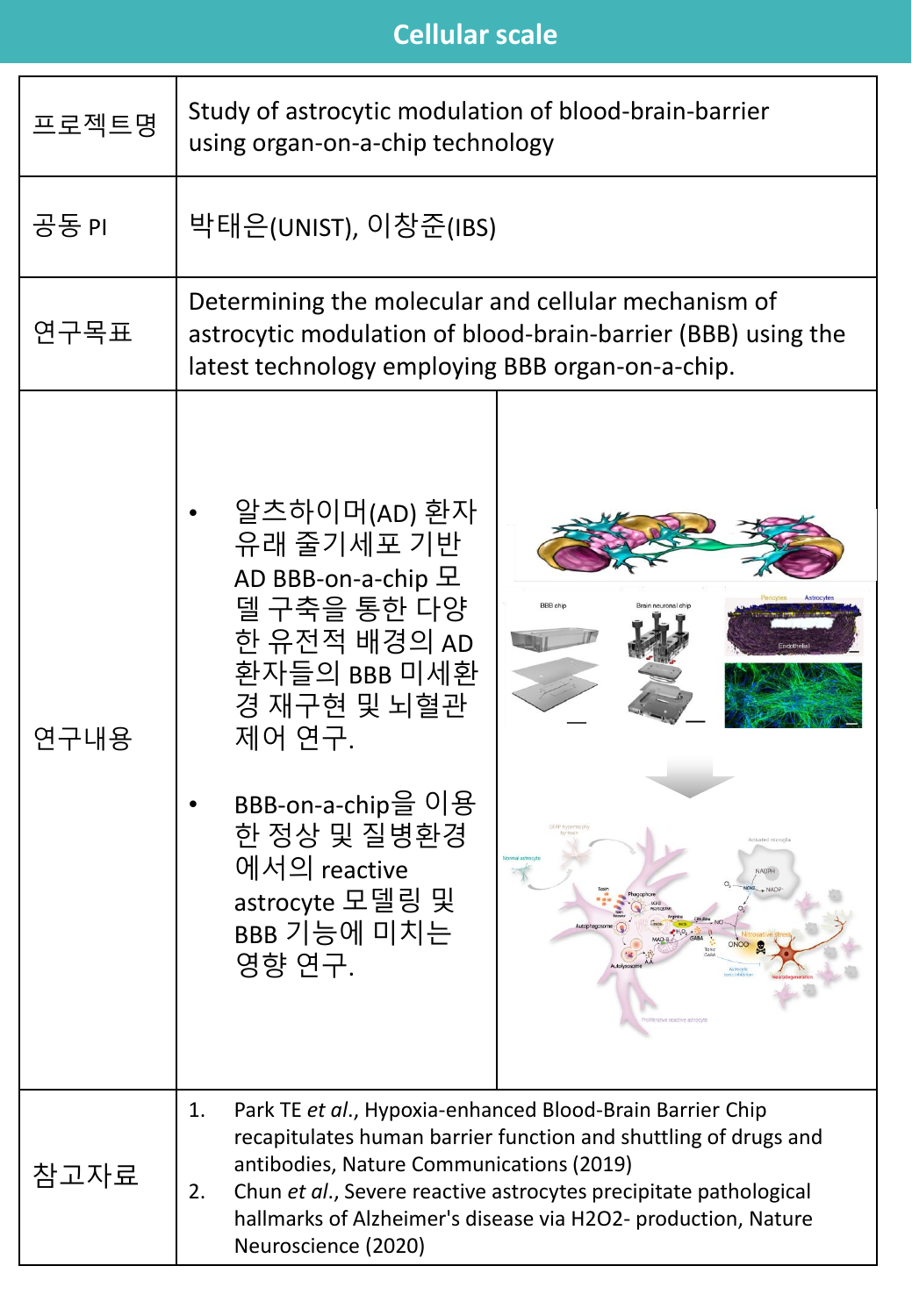| 프로젝트명 | 뇌신경네트워크 기능이상 기전 모니터링 및 신경회로 조<br>율                                                                                                                                                                                                                                                                                      |  |
|-------|-------------------------------------------------------------------------------------------------------------------------------------------------------------------------------------------------------------------------------------------------------------------------------------------------------------------------|--|
| 공동 PI | 김성필 (UNIST), 박주민(IBS)                                                                                                                                                                                                                                                                                                   |  |
| 연구목표  | 환경적/유전적 요인에 의한 신경네트워크 소통 이상 규명<br>및 비침습적 신경조율기법을 이용한 뇌기능 조절 기술 개<br>발.                                                                                                                                                                                                                                                  |  |
| 연구내용  | 정상 및 질환 뇌 특이<br>적 신경네트워크 기능<br>모니터링 및 신경활동<br>데이터 분석.<br>인지기능 이상, 기분,<br>불안, 통증, 운동실조<br>Neuromodulation<br>와 같은 뇌질환 모델<br>에서의 신경네트워크<br>Function Generator #<br>Visualization of<br>이상 및 신경 기능 이<br>neural network<br>상 연구.<br>비침습적 신경회로 조<br>절 기술의 적용 및 신<br>경조율 기법 적용.                                               |  |
| 참고자료  | laccarino HF, et al. Gamma frequency entrainment attenuates<br>1.<br>amyloid load and modifies microglia. Nature 2016.<br>Bobola MS, et at. Transcranial focused ultrasound, pulsed at 40 Hz,<br>2.<br>activates microglia acutely and reduces Ab load chronically, as<br>demonstrated in vivo. Brain Stimulation 2020. |  |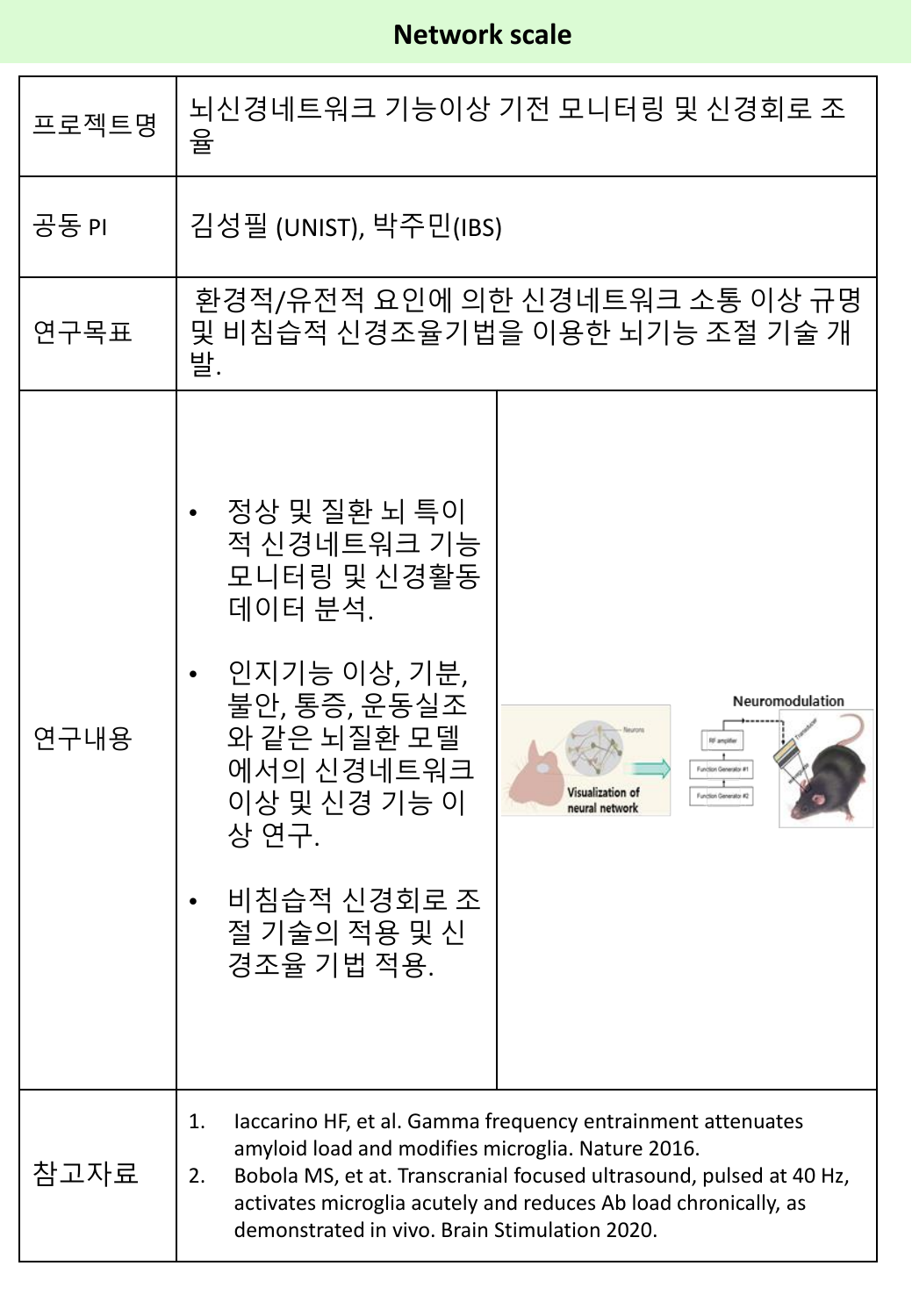| 프로젝트명 | 뇌 인지 정보 처리 연구를 위한 in-vivo 대규모 신경 활성 영<br>상화 기술 개발                                                                                                                                                                                                          |  |
|-------|------------------------------------------------------------------------------------------------------------------------------------------------------------------------------------------------------------------------------------------------------------|--|
| 공동 PI | 박정훈(UNIST), 이도윤(IBS)                                                                                                                                                                                                                                       |  |
| 연구목표  | 뇌 전 영역에 걸쳐 신경활성을 측정할 수 있는 새로운 in-<br>vivo 광학 이미징 기법 개발.<br>대규모 신경 활성 영상화 기술 개발을 통해 뇌에서 일어나<br>는 인지 정보 처리 메커니즘 규명.                                                                                                                                          |  |
| 연구내용  | 살아있는 동물의 뇌를 비침습적<br>으로 관찰할 수 있는 광학 이미<br>징 및 분석 기술 개발 (뇌 심부/<br>대규모 영상 기술, 딥러닝 기반<br>이미징 & 이미지 분석).<br>사회적 정보 처리 및 의사 결정<br>과정 중 해마의 각 하부 영역에<br>서 신경 세포들의 활성을 동시에<br>측정 및 분석.<br>획득한 대규모 신경 활성 데이터<br>를 분석하여 뇌의 여러 영역에서<br>일어나는 신경 정보 처리 과정을<br>통합적으로 설명. |  |
| 참고자료  | Lee JS, et al. The statistical structure of the hippocampal code for<br>1.<br>space as a function of time, context, and value. Cell 2020.<br>Park JH, et al. Large field of view imaging by multi pupil adaptive<br>2.<br>optics. Nature Methods 2017.     |  |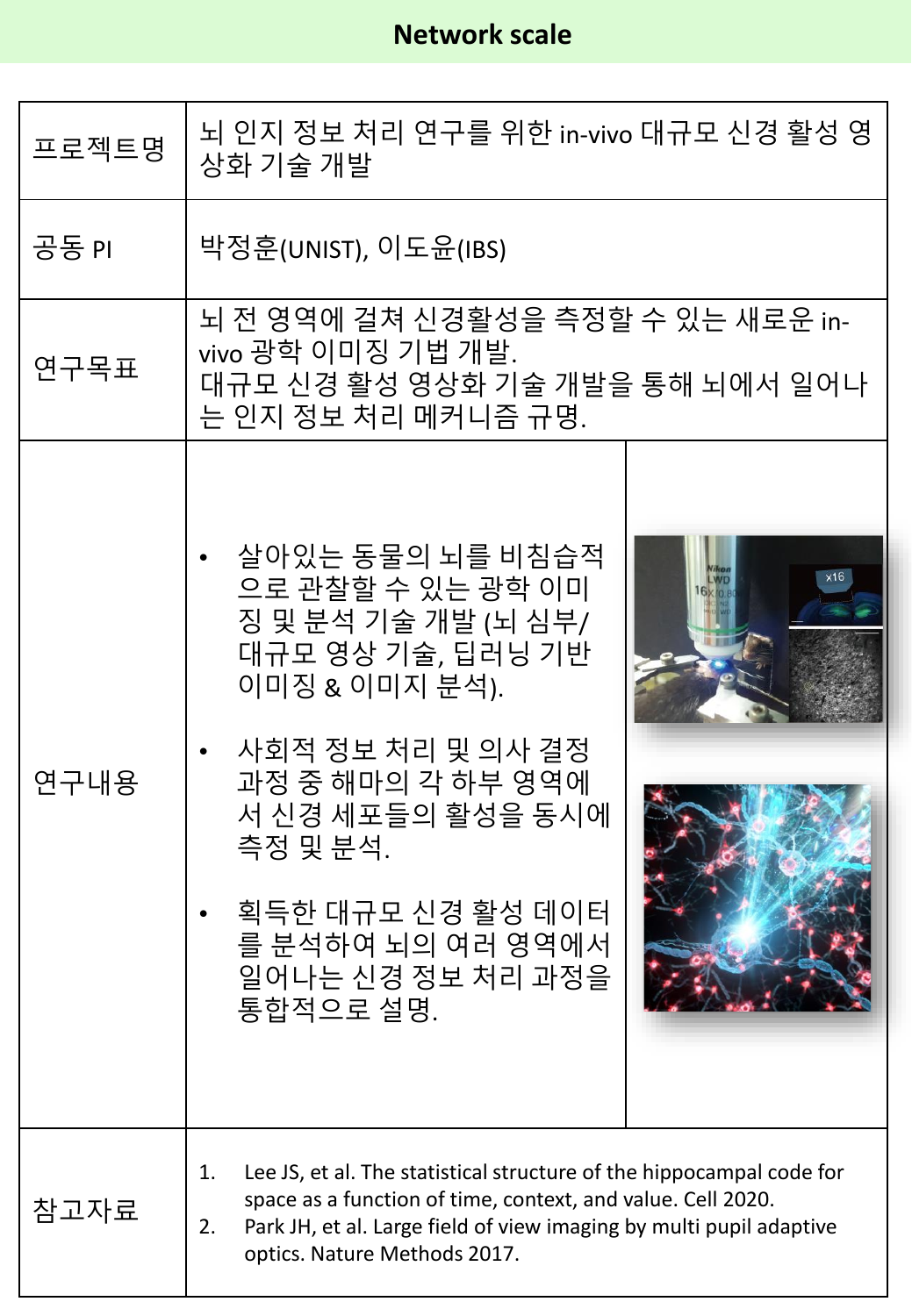| 프로젝트명 | PAT-based real-time mapping of hemo- and neural-dynamics<br>in small animal brain in action                                                                                                                                                                                                                                                                                                        |  |
|-------|----------------------------------------------------------------------------------------------------------------------------------------------------------------------------------------------------------------------------------------------------------------------------------------------------------------------------------------------------------------------------------------------------|--|
| 공동 PI | 양준모(UNIST), 이창준(IBS)                                                                                                                                                                                                                                                                                                                                                                               |  |
| 연구목표  | 광음향 영상 기술을 활용한 neurovascular coupling의 이해                                                                                                                                                                                                                                                                                                                                                          |  |
| 연구내용  | • 광음향 영상 기술이 지표자의 도<br>움 없이도 brain hemodynamics를<br>실시간으로 영상할 수 있음은 이<br>미 오래 전에 증명된 바 있음 [1].<br>• 그런데 2019년 Nat Biomed Eng 논<br>문 [2]에서 GCaMP6f를 바탕으로<br>calcium waves도 실시간으로 포착<br>할 수 있음을 보임.<br>• 그러므로 이 두 기법을 잘 접목하<br>면 neuroscience의 미해결 문제인<br>neurovascular coupling 현상을 이<br>해하는 데 큰 기여할 수 있을 것으<br>로 예상함.<br>제안하는 연구의 주된 내용은 이<br>두 정보를 실시간으로 가시화할<br>수 있는 영상 시스템을 공동으로<br>개발하는 데에 있음. |  |
| 참고자료  | [1] Nature Methods 12 (5), 407-410, 2015.<br>[2] Nature Biomedical Engineering 3 (5), 392-401, 2019.                                                                                                                                                                                                                                                                                               |  |